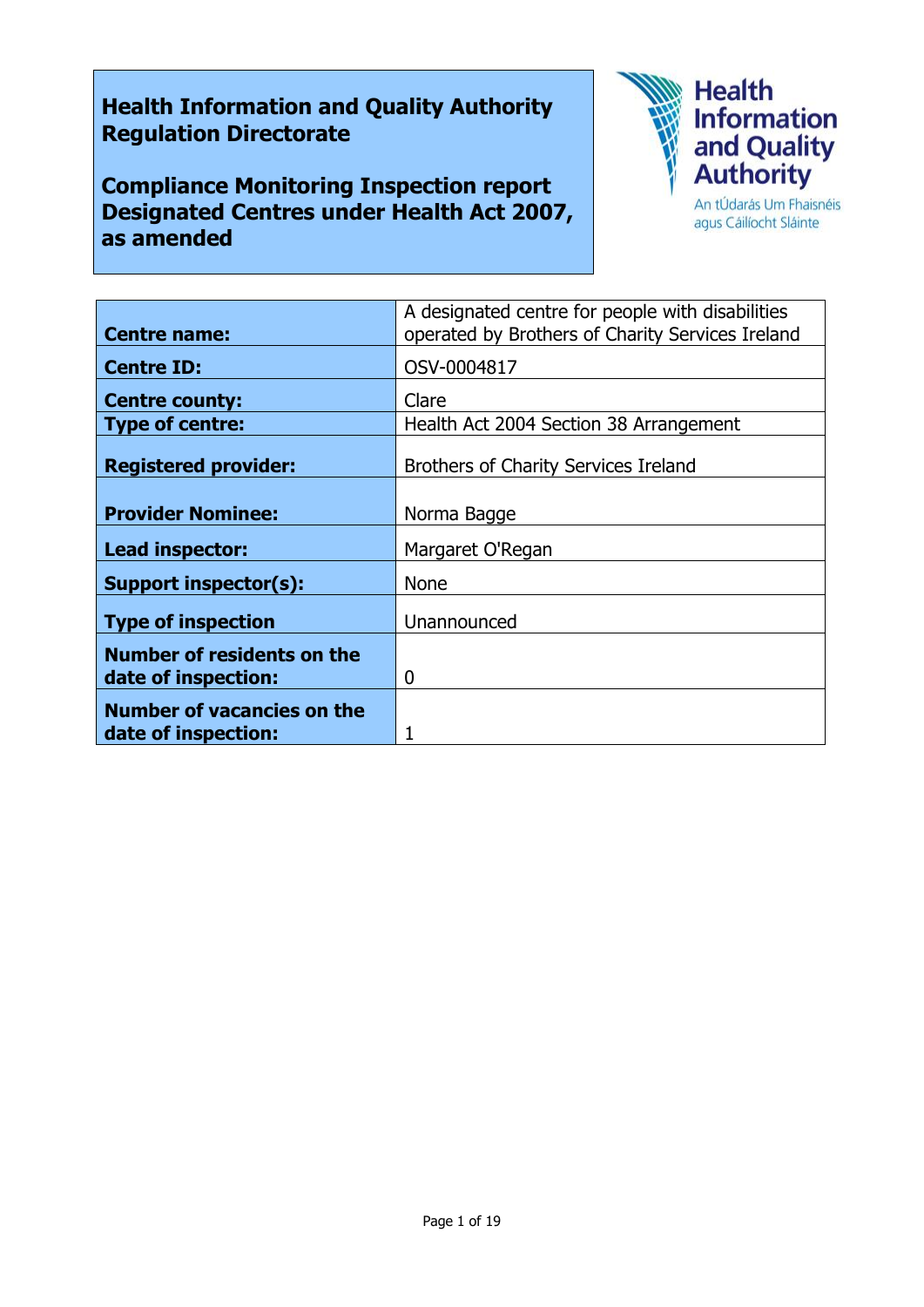# **About monitoring of compliance**

The purpose of regulation in relation to designated centres is to safeguard vulnerable people of any age who are receiving residential care services. Regulation provides assurance to the public that people living in a designated centre are receiving a service that meets the requirements of quality standards which are underpinned by regulations. This process also seeks to ensure that the health, wellbeing and quality of life of people in residential care is promoted and protected. Regulation also has an important role in driving continuous improvement so that residents have better, safer lives.

The Health Information and Quality Authority has, among its functions under law, responsibility to regulate the quality of service provided in designated centres for children, dependent people and people with disabilities.

Regulation has two aspects:

• Registration: under Section 46(1) of the Health Act 2007 any person carrying on the business of a designated centre can only do so if the centre is registered under this Act and the person is its registered provider.

▪ Monitoring of compliance: the purpose of monitoring is to gather evidence on which to make judgments about the ongoing fitness of the registered provider and the provider's compliance with the requirements and conditions of his/her registration.

Monitoring inspections take place to assess continuing compliance with the regulations and standards. They can be announced or unannounced, at any time of day or night, and take place:

▪ to monitor compliance with regulations and standards

▪ following a change in circumstances; for example, following a notification to the Health Information and Quality Authority's Regulation Directorate that a provider has appointed a new person in charge

▪ arising from a number of events including information affecting the safety or wellbeing of residents

The findings of all monitoring inspections are set out under a maximum of 18 outcome statements. The outcomes inspected against are dependent on the purpose of the inspection. Where a monitoring inspection is to inform a decision to register or to renew the registration of a designated centre, all 18 outcomes are inspected.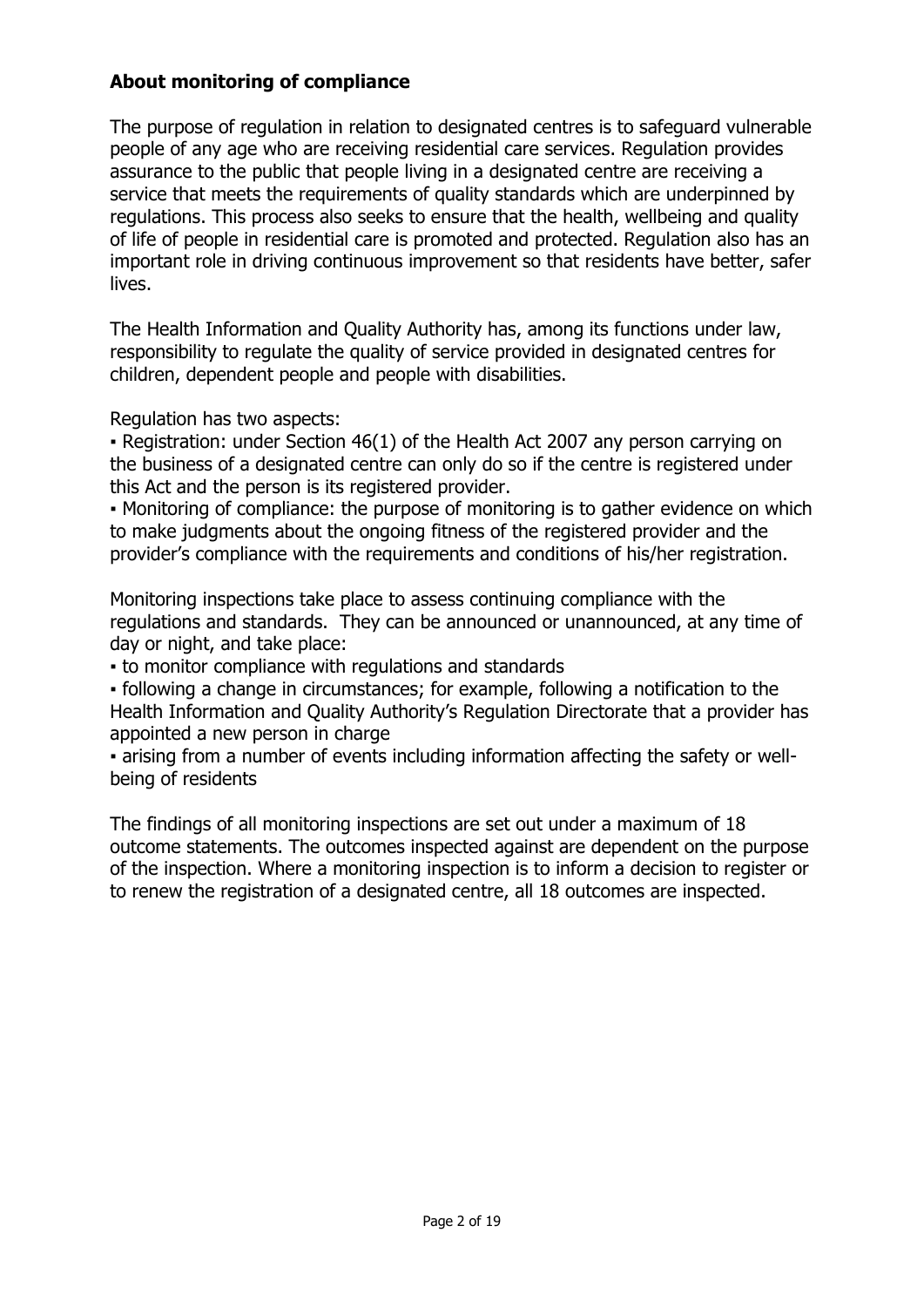**Compliance with the Health Act 2007 (Care and Support of Residents in Designated Centres for Persons (Children And Adults) With Disabilities) Regulations 2013, Health Act 2007 (Registration of Designated Centres for Persons (Children and Adults with Disabilities) Regulations 2013 and the National Standards for Residential Services for Children and Adults with Disabilities.**

This inspection report sets out the findings of a monitoring inspection, the purpose of which was to inform a registration decision. This monitoring inspection was unannounced and took place over 1 day(s).

#### **The inspection took place over the following dates and times**

From: To: 08 September 2015 09:55 08 September 2015 18:30

The table below sets out the outcomes that were inspected against on this inspection.

| Outcome 01: Residents Rights, Dignity and Consultation                     |  |
|----------------------------------------------------------------------------|--|
| Outcome 02: Communication                                                  |  |
| Outcome 03: Family and personal relationships and links with the community |  |
| Outcome 04: Admissions and Contract for the Provision of Services          |  |
| <b>Outcome 05: Social Care Needs</b>                                       |  |
| Outcome 06: Safe and suitable premises                                     |  |
| Outcome 07: Health and Safety and Risk Management                          |  |
| Outcome 08: Safeguarding and Safety                                        |  |
| Outcome 09: Notification of Incidents                                      |  |
| Outcome 10. General Welfare and Development                                |  |
| Outcome 11. Healthcare Needs                                               |  |
| Outcome 12. Medication Management                                          |  |
| Outcome 13: Statement of Purpose                                           |  |
| Outcome 14: Governance and Management                                      |  |
| Outcome 15: Absence of the person in charge                                |  |
| Outcome 16: Use of Resources                                               |  |
| Outcome 17: Workforce                                                      |  |
| Outcome 18: Records and documentation                                      |  |

### **Summary of findings from this inspection**

This was the first inspection of the centre carried out by the Health Information and Quality Authority. The provider made an application for the centre to be registered under the Health Act 2007 (Care and Support of Residents in Designated Centres for Persons (Children and Adults with Disabilities) Regulations 2013. This registration inspection was announced and took place over one day.

The centre is a recently acquired house and is part of the services provided in a community setting by the Brothers of Charity, Limerick; a voluntary organisation set up to support the needs of persons with a diagnosis of an intellectual disability. The centre is to accommodate four male residents, all over the age of 18. The residents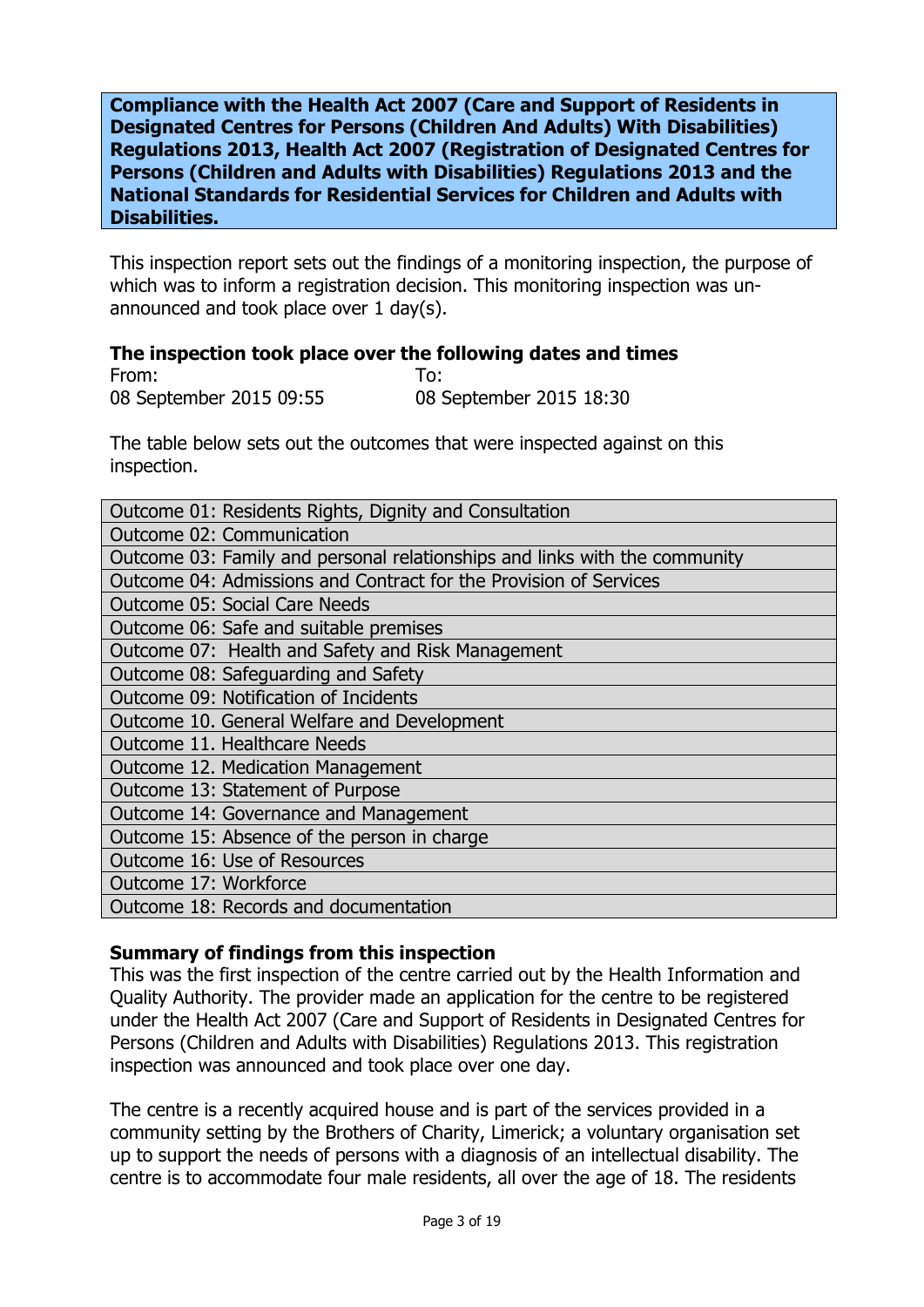who wish to relocate to this house are currently living in a congregated setting in Limerick city. This newly acquired premises is located in a rural area approximately 10 kilometers from the city centre.

The inspector met with the person in charge and the person in charge of the centre where the residents currently reside. Both showed an enthusiasm and commitment for the service they were managing.

Documentation such as personal plan templates, contracts of care, emergency procedures, staffing rosters and policies and procedures were examined. These were clear, organised and easy to retrieve.

The newly renovated house was inspected and found to be decorated to a high standard. Provision was made for each resident to have their own bedroom. The needs of the service users who were moving to this house were assessed as requiring full time nursing supervision. Much thought had been given to the suitability of the house in meeting the needs of the residents who planned to move to this centre. Residents had been involved in these discussions. Relatives had been invited to see the new house.

The inspector was informed of how residents were supported to achieve good health outcomes and to participate in activities appropriate to their wishes, abilities and needs. Residents were supported to be as independent as possible and to develop and maintain links with their family, friends and the wider community. Due to its community type setting, moving to this new house was seen as a further development in promoting residents independence and opportunities for involvement in the local community.

In most outcomes the centre was found to be in compliance with regulations. The issues which did arise were in relation to the safety of the garden area.

These issues are discussed in the report.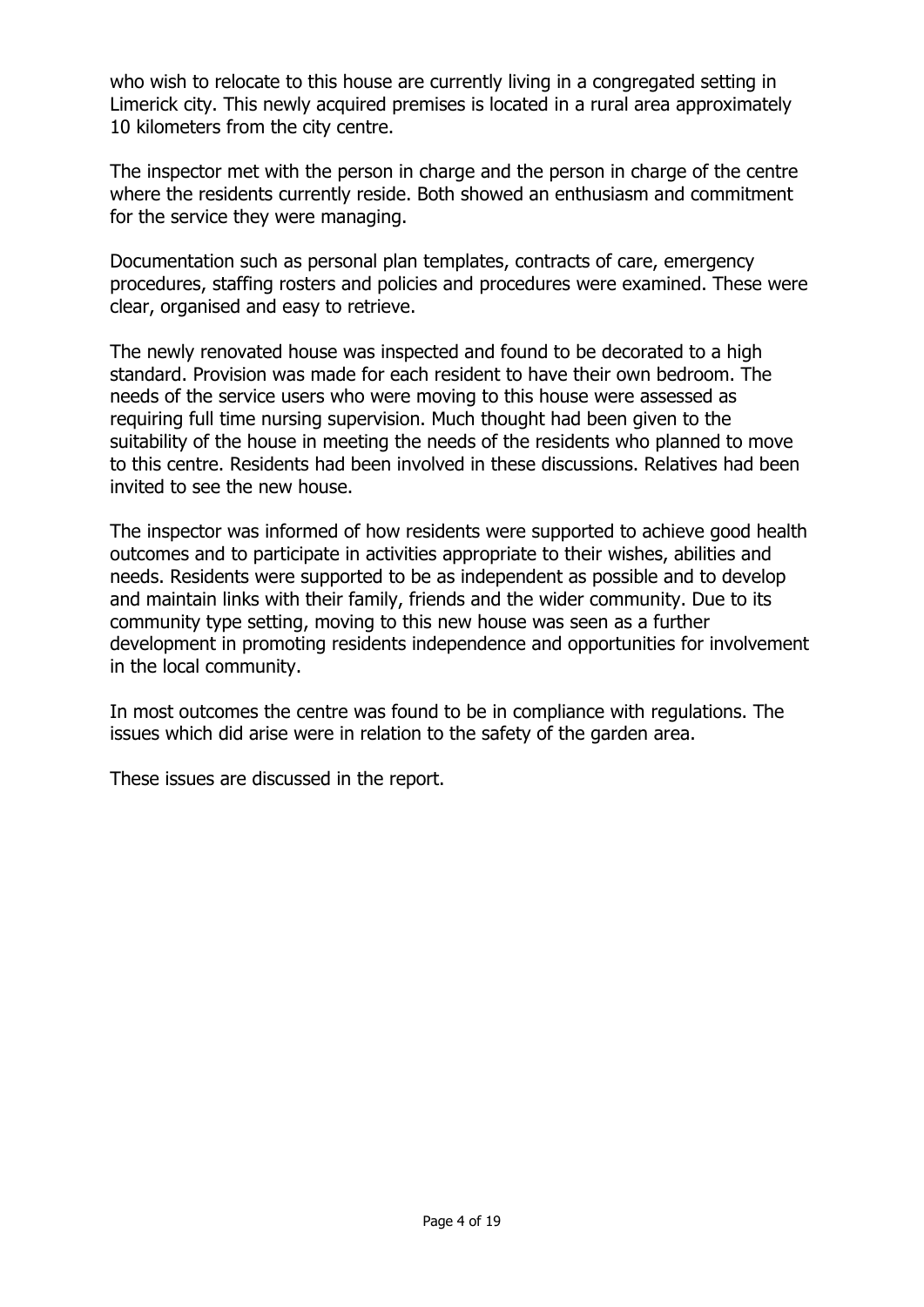**Section 41(1)(c) of the Health Act 2007. Compliance with the Health Act 2007 (Care and Support of Residents in Designated Centres for Persons (Children And Adults) With Disabilities) Regulations 2013, Health Act 2007 (Registration of Designated Centres for Persons (Children and Adults with Disabilities) Regulations 2013 and the National Standards for Residential Services for Children and Adults with Disabilities.**

#### **Outcome 01: Residents Rights, Dignity and Consultation**

Residents are consulted with and participate in decisions about their care and about the organisation of the centre. Residents have access to advocacy services and information about their rights. Each resident's privacy and dignity is respected. Each resident is enabled to exercise choice and control over his/her life in accordance with his/her preferences and to maximise his/her independence. The complaints of each resident, his/her family, advocate or representative, and visitors are listened to and acted upon and there is an effective appeals procedure.

#### **Theme:**

Individualised Supports and Care

# **Outstanding requirement(s) from previous inspection(s):**

This was the centre's first inspection by the Authority.

### **Findings:**

Residents and their relatives were consulted with, and participated in decisions about residents' move to this new centre. An advocacy service was available for residents. This gave residents access to information about their rights. Each resident's privacy and dignity was given careful considered as evidenced by the manner in which the house was laid out. There was a plan in place for the on going monitoring of how the new arrangements worked once residents actually relocated.

Moving to the new house was expected to increase residents' freedom and eliminate the need for restrictive practices. Restrictive practices such as limiting access to the kitchen, was required in their current environment due to the collective needs of residents. It was anticipated residents would continue with the activities they currently enjoyed and develop new ones as they settled in their new home and became familiar with what was available in the local community.

The complaints policy for the organisation had been reviewed and implemented. A system was in place where issues that arose were recorded and resolved locally. Where the matter was not resolved locally the matter was referred to the person in charge and was recorded in the informal complaints log and the outcome recorded. Where written complaints were received or an informal complaint remained unresolved the matter was referred to the head of integrated services and was classified as a formal complaint. An appeals system was in place. An easy to read version of the complaints policy was available to residents. Staff were awaiting training on the implementation of the revised complaints policy.

### **Judgment:**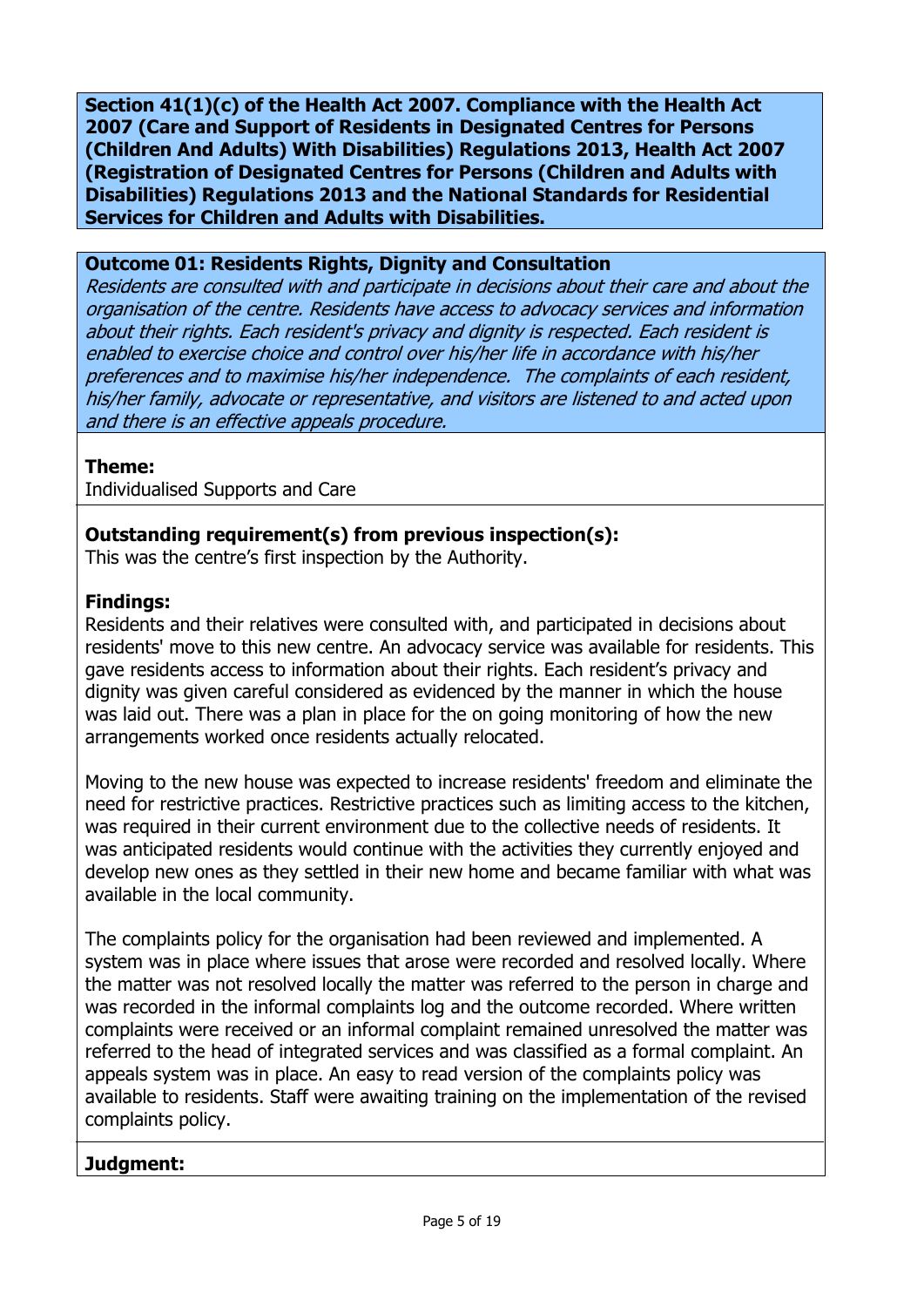#### **Outcome 02: Communication**

Residents are able to communicate at all times. Effective and supportive interventions are provided to residents if required to ensure their communication needs are met.

#### **Theme:**

Individualised Supports and Care

#### **Outstanding requirement(s) from previous inspection(s):**

This was the centre's first inspection by the Authority.

#### **Findings:**

Three residents had been identified for accommodation in this new centre. The fourth resident had yet to be confirmed. The person in charge was conversant with regards to the different communication needs of the three residents who were moving to this house. The person in charge was also part of the discussions and planning with regards to the needs of the fourth person to be accommodated.

Attention was given to ensuring individual communication requirements were highlighted in personal plans. Systems were in place to include multi-disciplinary professional input in order to meet the range of communication needs of residents. One resident moving to the house had impaired sight. Voluntary organisations were consulted to provide guidance and support to residents and staff in relation to dealing with impaired sight loss. For example, coloured contrasting hand rails were in place in bathrooms to assist the resident with a visual impairment.

The centre was located in a rural area with a number of houses nearby. The person in charge spoke of plans for introducing staff and residents to neighbours. Facilities were in place for residents to have easy access to radio, television, social media, newspapers, internet and information on local events.

One resident moving to the house, has a preference for one particular television channel. To facilitate this and not impinge on other residents' choice, a separate sitting room was assigned for this resident for television viewing.

#### **Judgment:**

**Compliant** 

**Outcome 03: Family and personal relationships and links with the community** Residents are supported to develop and maintain personal relationships and links with the wider community. Families are encouraged to get involved in the lives of residents.

#### **Theme:**

Individualised Supports and Care

**Outstanding requirement(s) from previous inspection(s):** This was the centre's first inspection by the Authority.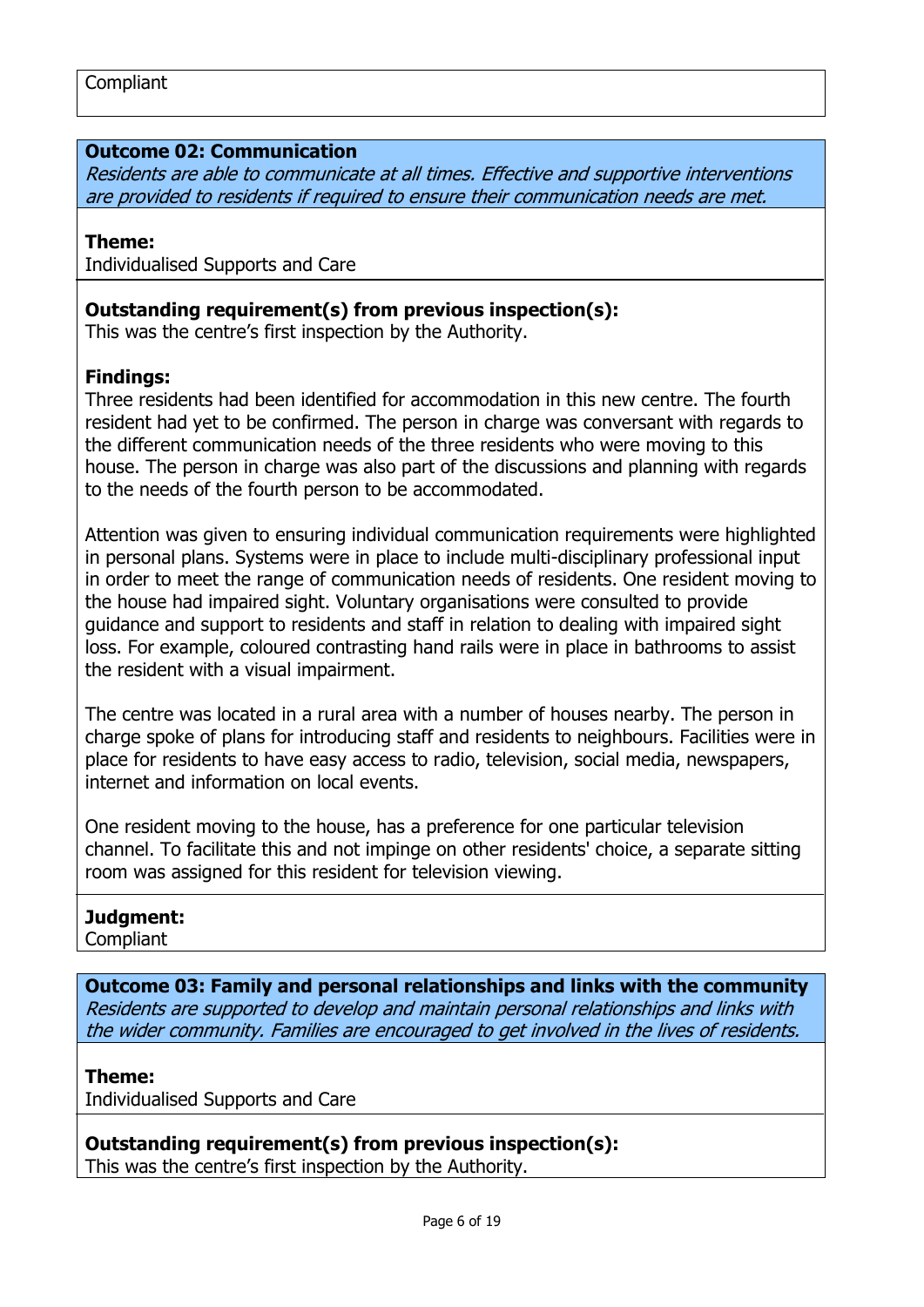# **Findings:**

Positive relationships between residents and their family members were supported. Families were invited to be involved in the planning for the move to a new home. A plan was in place to review the new arrangements with families in the weeks following the move.

Adequate arrangements were in place for residents to receive visitors. A system was in place whereby families were kept informed of residents' wellbeing and invited (as appropriate) to engage with an annual review of residents' personal plans.

Arrangements were in place for friends to visit the house. Cognisance was given to the need to maintain links with familiar supports such as day services, personal friendships and continuity of staff.

The facilities in the house were such that there was adequate space for residents to meet with visitors in private.

#### **Judgment:**

**Compliant** 

### **Outcome 04: Admissions and Contract for the Provision of Services**

Admission and discharge to the residential service is timely. Each resident has an agreed written contract which deals with the support, care and welfare of the resident and includes details of the services to be provided for that resident.

### **Theme:**

Effective Services

### **Outstanding requirement(s) from previous inspection(s):**

This was the centre's first inspection by the Authority.

### **Findings:**

Each of the four residents moving into this new centre were to have their contract with the Brothers of Charity renewed upon transfer. The inspector was informed that this was scheduled to be completed within 28 days of their move to their new home. Documentation was seen to confirm this. The written contract detailed the support, care and welfare of the residents. It included details of the services to be provided and the fees to be charged.

Significant work, planning and preparation had been done and was on going to ensure the new home met the needs of residents and that the transfer would be smooth. The inspector viewed a plan as to how the transfer would be managed. The plan gave details of the meetings which took place to determine the suitability of the house to met the needs of residents. The plan included details of visits by the residents to the house and the outcome of these visits.

#### **Judgment: Compliant**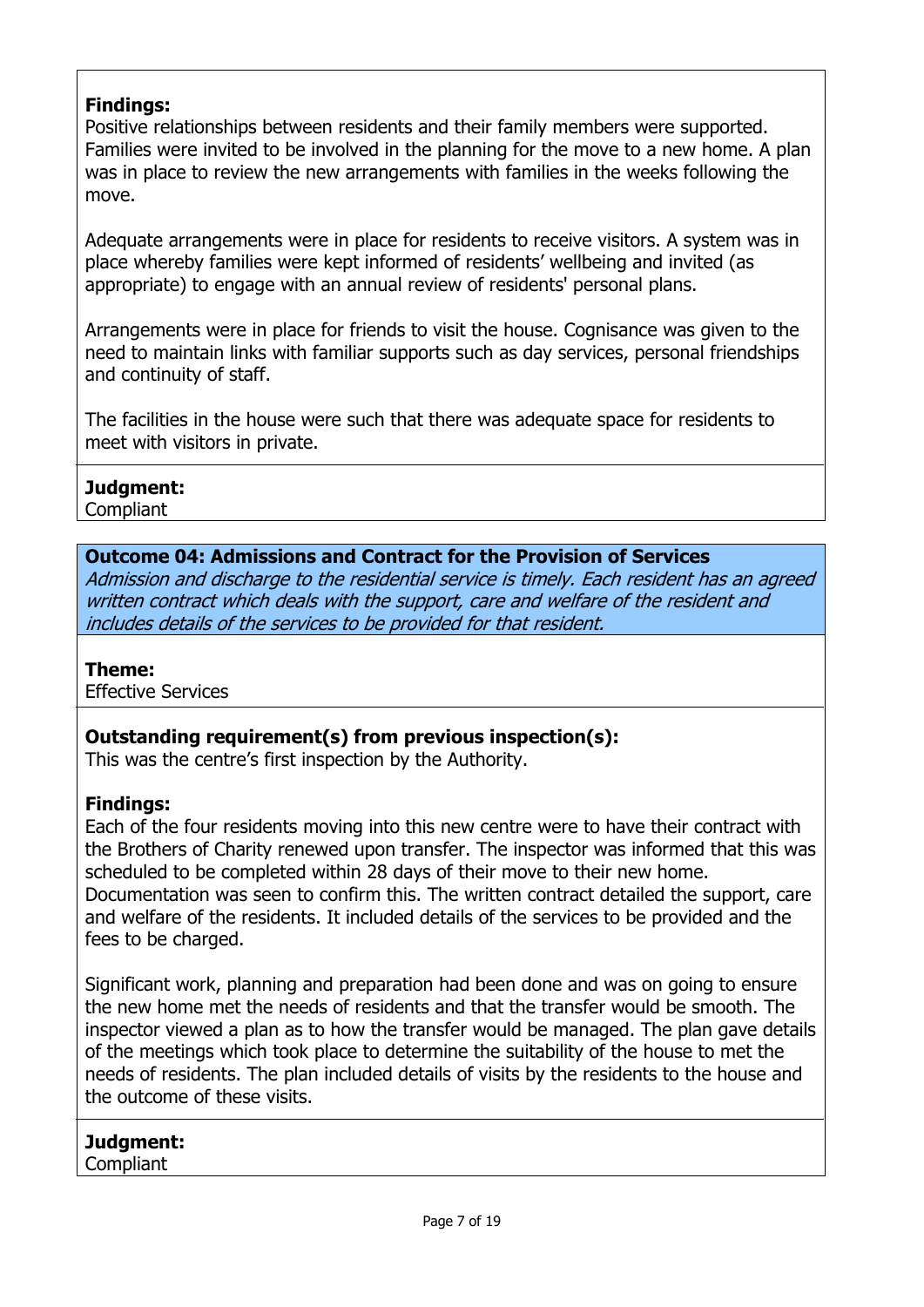#### **Outcome 05: Social Care Needs**

Each resident's wellbeing and welfare is maintained by a high standard of evidencebased care and support. Each resident has opportunities to participate in meaningful activities, appropriate to his or her interests and preferences. The arrangements to meet each resident's assessed needs are set out in an individualised personal plan that reflects his /her needs, interests and capacities. Personal plans are drawn up with the maximum participation of each resident. Residents are supported in transition between services and between childhood and adulthood.

#### **Theme:**

Effective Services

### **Outstanding requirement(s) from previous inspection(s):**

This was the centre's first inspection by the Authority.

### **Findings:**

Residents' assessment of their health, personal and social care needs was set out in a specific template common to all the Brothers of Charity Services, Limerick. The plan was divided into three sections under the following headings:

- 1) my life
- 2) my world
- 3) my dreams

A pictorial format of the plan was available to residents. This was a synopsis of the more detailed plan and it was set out in an easy to read format. The system in place was for personal plans to be reviewed annually by the key worker. The key worker liaised with the multi-disciplinary team to gather information which would inform the care plan. A system was in place for each resident to have a comprehensive assessment of their health, personal and social care needs.

The inspector was satisfied that there were effective, meaningful, person centred and holistic systems in place for assessing each resident's abilities and needs. It was evident that the resident would be a participant in his process and that where appropriate, so would his family or circle of friends. The plan was supported as necessary by input from the multi-disciplinary team.

The person in charge was clear in her description of identifying key priorities for each client. If goals were not achieved, this was to be explained and if necessary priorities revaluated. A system also existed where a "barrier form" was completed and sent to senior management if there was an obstacle to achieving the planned goal.

### **Judgment:**

**Compliant** 

### **Outcome 06: Safe and suitable premises**

The location, design and layout of the centre is suitable for its stated purpose and meets residents individual and collective needs in a comfortable and homely way. There is appropriate equipment for use by residents or staff which is maintained in good working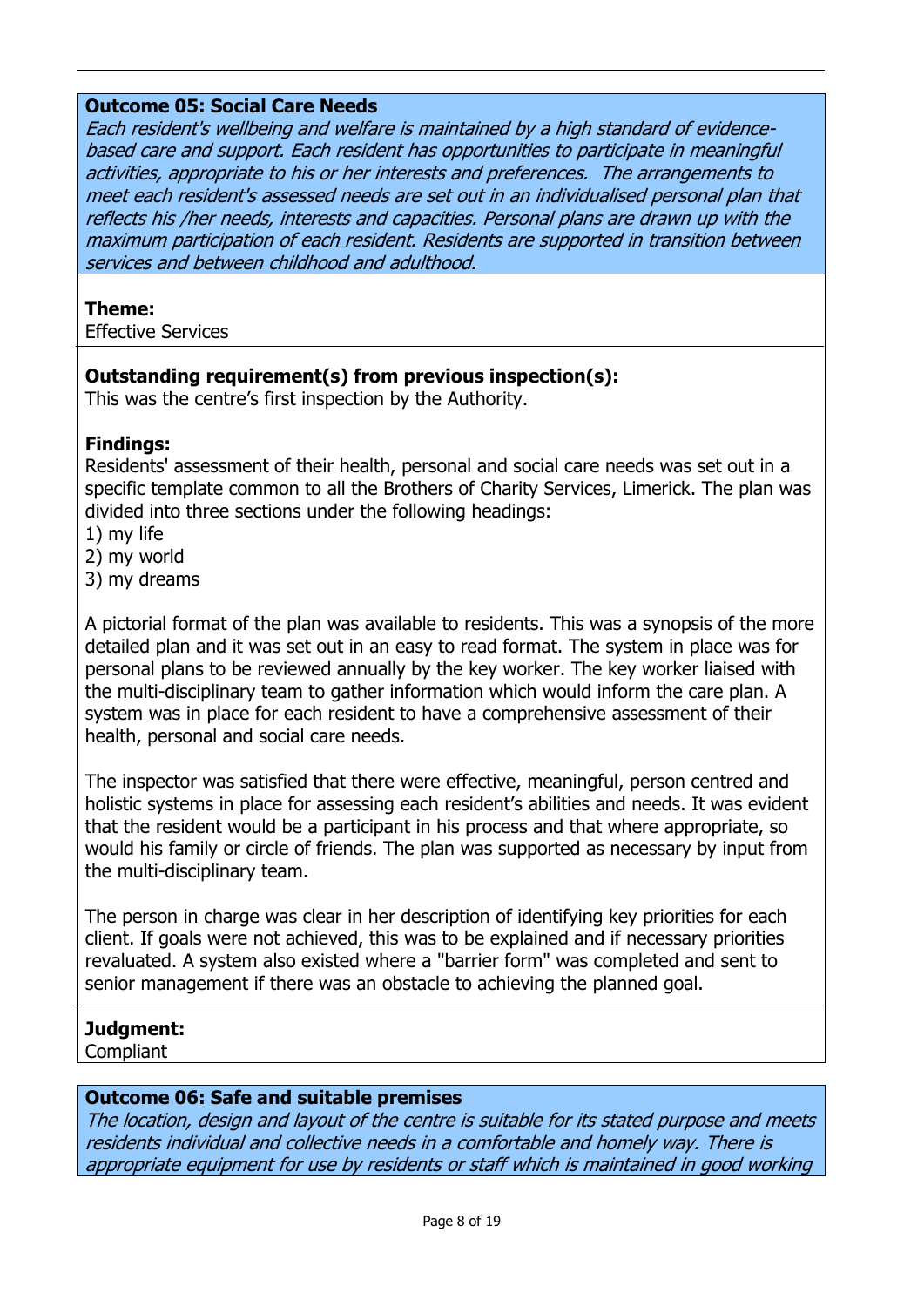#### order.

**Theme:**  Effective Services

#### **Outstanding requirement(s) from previous inspection(s):**

This was the centre's first inspection by the Authority.

#### **Findings:**

The inspector found that the size and layout of the premises was in line with the statement of purpose. The house was two storey and newly refurbished. It was homely, tastefully decorated, bright and clean. It had spacious bathroom and shower rooms. They were designed to suit the needs of residents. For example, one shower room had features in place to assist a partially sighted person to independently use the toilet. The kitchen was domestic in character, with a spacious dining room and an adjacent large utility area. From conversations with the person in charge it was evidence residents were looking forward to moving into their new home.

Each resident had their own bedroom and were free to decorate these rooms to their personal tastes. There was adequate storage, dining and communal space. Accommodation was made for residents to have a private meeting room apart from the main sitting room. In total there were four distinct seating areas in addition to the dining/kitchen area.

The house had access to a spacious secure garden at the rear. The garden had two log cabins, which were in good repair and plans were in place to use them as therapy rooms. The garden had ample space for a swing which was an important consideration in meeting the needs of one resident who is moving to this house. An area of the garden was set aside for a chicken coop. However, some safety issues arose in relation to the garden and these are discussed in Outcome 7. These risks were particularly relevant taking cognisance that one resident has a visual impairment.

#### **Judgment:**

Compliant

#### **Outcome 07: Health and Safety and Risk Management**

The health and safety of residents, visitors and staff is promoted and protected.

#### **Theme:**

Effective Services

### **Outstanding requirement(s) from previous inspection(s):**

This was the centre's first inspection by the Authority.

#### **Findings:**

Policies and procedures relating to health and safety were available for inspection. They were current. Awareness around the control of infection was good. There was adequate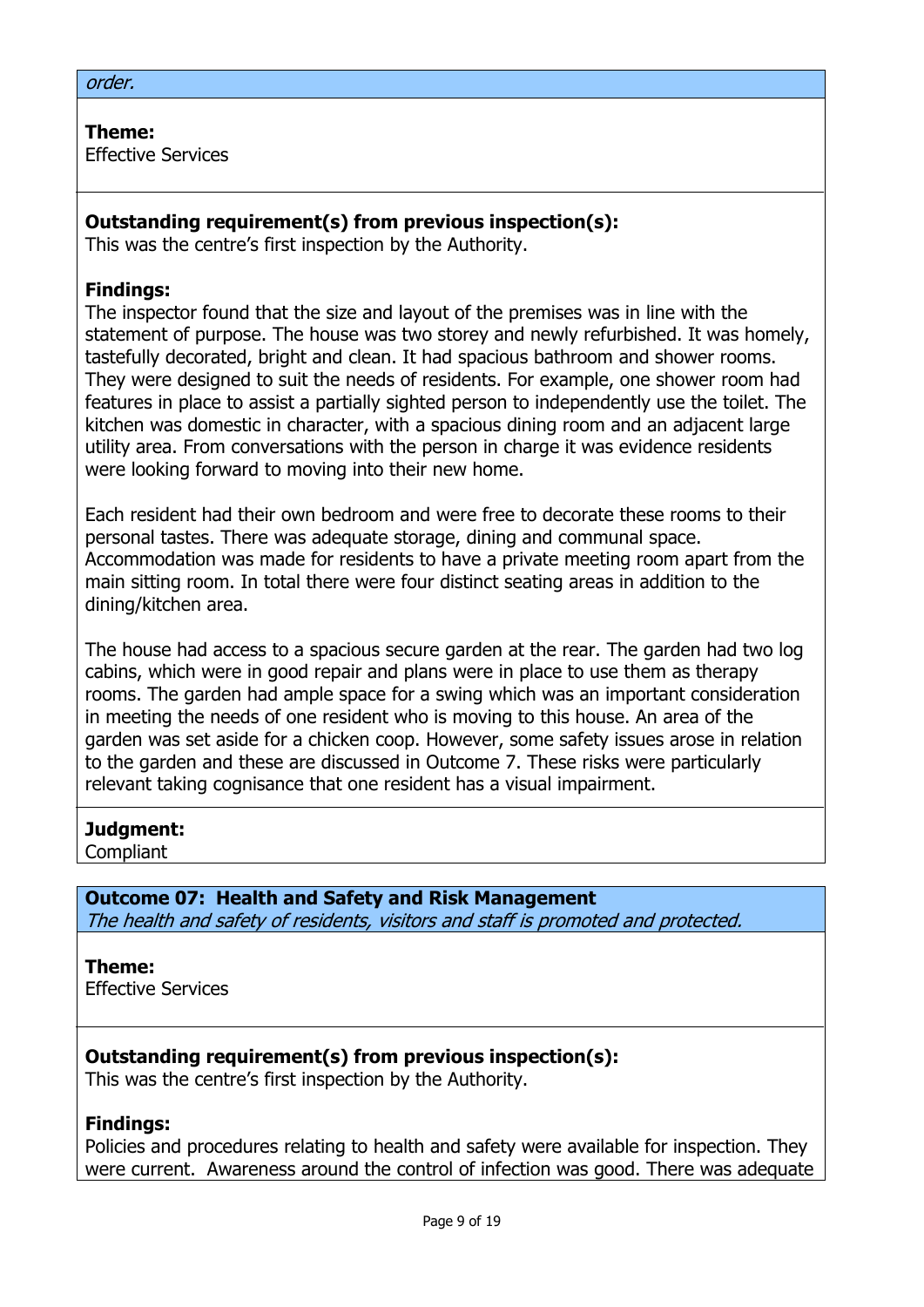hand washing and drying facilities.

The risk management policy covered the identification and management of risks, the measures in place to control risks and arrangements for identification, recording, investigation and learning from serious incidents. A system of assessing risk was in place but had not been employed to assess the safety of the outdoor area for the residents who were transferring.

A ramped access was available at the front door entrance but the back door exit posed a trip hazard, in particular for a person with visual impairment. This had not been risk assessed. The gate way from the tarred area at the rear of the house into the grass area, was uneven and posed a risk of a trip or a fall. The surface outside the garden log cabin was uneven. A large mound of earth, covered in grass, was in the centre of the back garden. Plans were in place to soften the visual impact of it with suitable planting. In the meantime it required to be risk assessed as it had a steep ascent and descent and could cause a resident to fall accidently.

The arrangements in place for responding to emergencies was well set out in attractive frames in the hallways. The person in charge was familiar with these arrangements.

The person in charge maintained a copy of staff training. The training records showed that staff moving to work in the centre, had received moving and handling training. Some staff were scheduled for updates in the coming weeks.

### **Judgment:**

Non Compliant - Moderate

### **Outcome 08: Safeguarding and Safety**

Measures to protect residents being harmed or suffering abuse are in place and appropriate action is taken in response to allegations, disclosures or suspected abuse. Residents are assisted and supported to develop the knowledge, self-awareness, understanding and skills needed for self-care and protection. Residents are provided with emotional, behavioural and therapeutic support that promotes a positive approach to behaviour that challenges. A restraint-free environment is promoted.

### **Theme:**

Safe Services

# **Outstanding requirement(s) from previous inspection(s):**

This was the centre's first inspection by the Authority.

### **Findings:**

The inspector found that systems were in place to protect residents from being harmed or suffering abuse. There was a proactive and non judgemental approach to managing behaviours that challenge. Specific plans were available to assist residents and staff in finding a satisfactory way of working with such challenges. Such plans detailed the emotional, behavioural and therapeutic interventions to be put in place to assist in achieving a good outcome.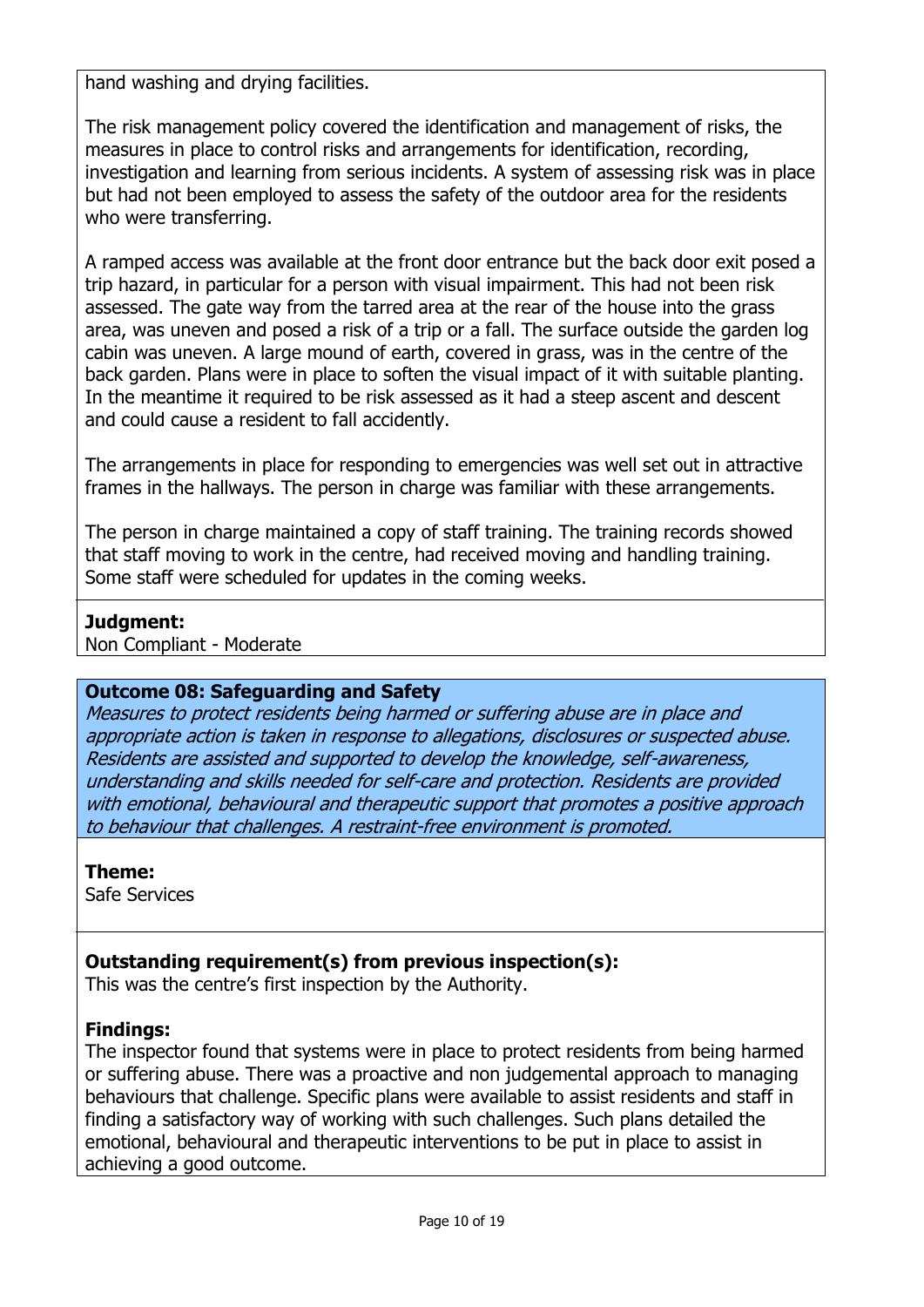Psychological support was available, if necessary, to assist with specific positive behaviour plans. In discussions with the person in charge it was evident that this house would be a restraint free environment. The manner in which residents were assessed for transfer to this house supported this.

Policies had been updated in relation to the protection of vulnerable adults. The inspector spoke with staff who were knowledgeable of what constitutes abuse and of steps to take in the event of an incident, suspicion or allegation of abuse. There was a nominated person to manage any incidents, allegations or suspicions of abuse.

Staff moving to work in the centre had specific training and experience in the care of residents with an intellectual disability. Regular training updates were provided to staff in the management of behaviours that challenge including de-escalation and intervention techniques. Records were seen to confirm this training

### **Judgment:**

Compliant

#### **Outcome 09: Notification of Incidents**

A record of all incidents occurring in the designated centre is maintained and, where required, notified to the Chief Inspector.

#### **Theme:**

Safe Services

### **Outstanding requirement(s) from previous inspection(s):**

This was the centre's first inspection by the Authority.

### **Findings:**

The inspector found that the person in charge was familiar with the process for recording any incident that occurred in a centre and familiar with the procedure for maintaining and retaining suitable records as required under legislation. The inspector was satisfied that a record of all incidents occurring in the centre would be maintained and, where required, notified to the Chief Inspector

### **Judgment:**

Compliant

### **Outcome 10. General Welfare and Development**

Resident's opportunities for new experiences, social participation, education, training and employment are facilitated and supported. Continuity of education, training and employment is maintained for residents in transition.

#### **Theme:**

Health and Development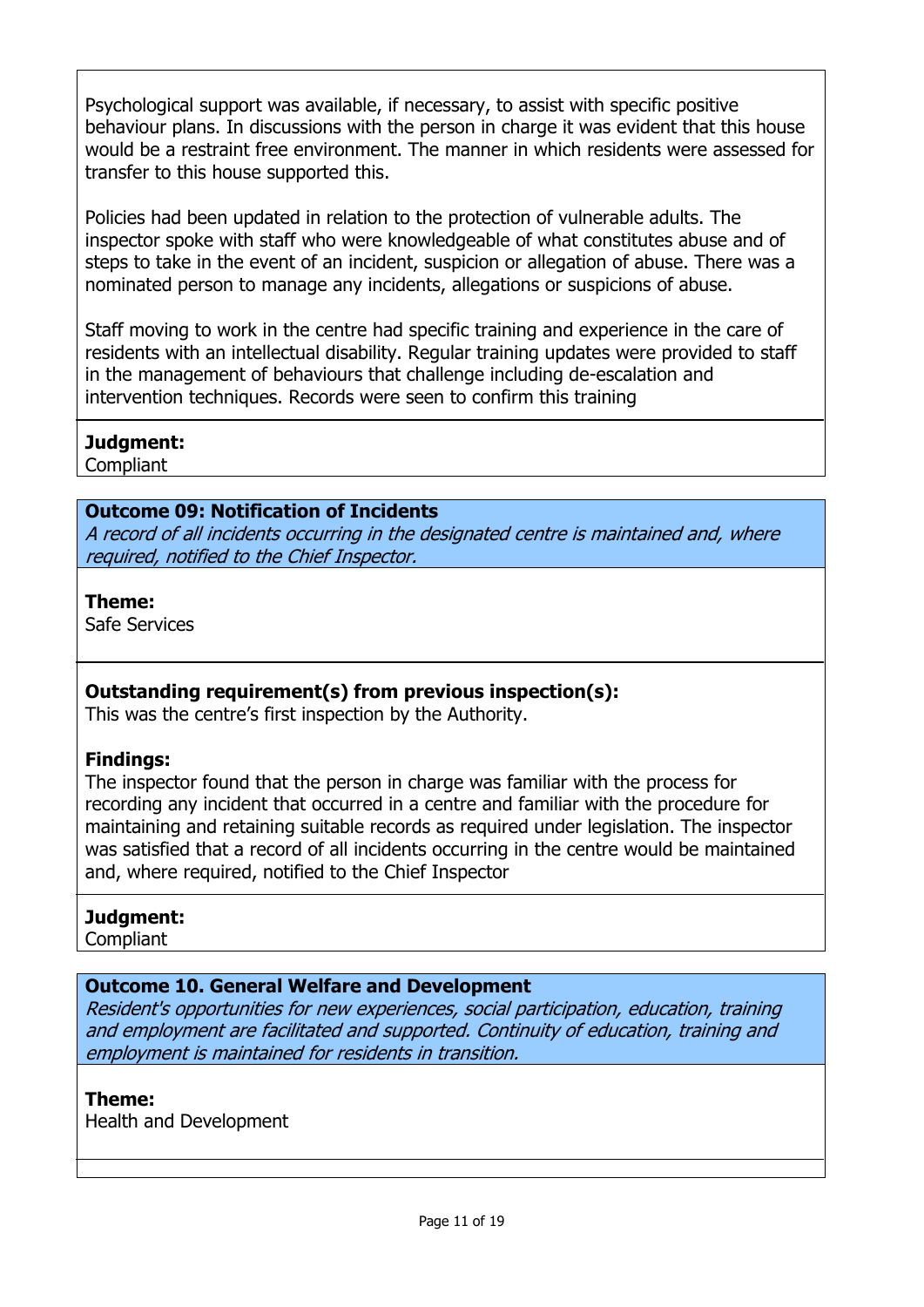### **Outstanding requirement(s) from previous inspection(s):**

This was the centre's first inspection by the Authority.

# **Findings:**

The inspector found that the general welfare and development needs of residents was planned for and promoted. A proactive approach was taken to ensuring residents had good opportunities for new experiences. For example, it was anticipated that residents would get involved in baking, growing vegetables and tending to chickens once they moved to their new home.

There was an assessment process to establish each resident's activity needs. This was done through the person centred plan in combination with multidisciplinary input. A process was in place whereby if identified that a resident's activity/development goal had not been achieved, it was escalated through the review process conducted by the person in charge.

### **Judgment:**

Compliant

### **Outcome 11. Healthcare Needs**

Residents are supported on an individual basis to achieve and enjoy the best possible health.

#### **Theme:**

Health and Development

### **Outstanding requirement(s) from previous inspection(s):**

This was the centre's first inspection by the Authority.

### **Findings:**

The inspector saw that a system was in place for staff to carry out a comprehensive holistic assessment in conjunction with the resident and/or their relative. From the assessments, plans of care were devised. The person in charge, with whom the inspector spoke, was well informed as to the needs and requirements of each resident who was to move to the centre. The practices in place showed that good health was promoted; for example, healthy eating and exercise was encouraged, residents were offered vaccinations and regular health screening checks were provided.

The dietician and speech and language therapist were available if needed, to lend support and guidance in the planning of good nutritional care for residents. There was ease of access to the general practitioner (GP), psychiatrist, neurologist, dentist and optician. Residents were expected to continue with their regular GP, with whom they had a long established relationship.

# **Judgment:**

**Compliant**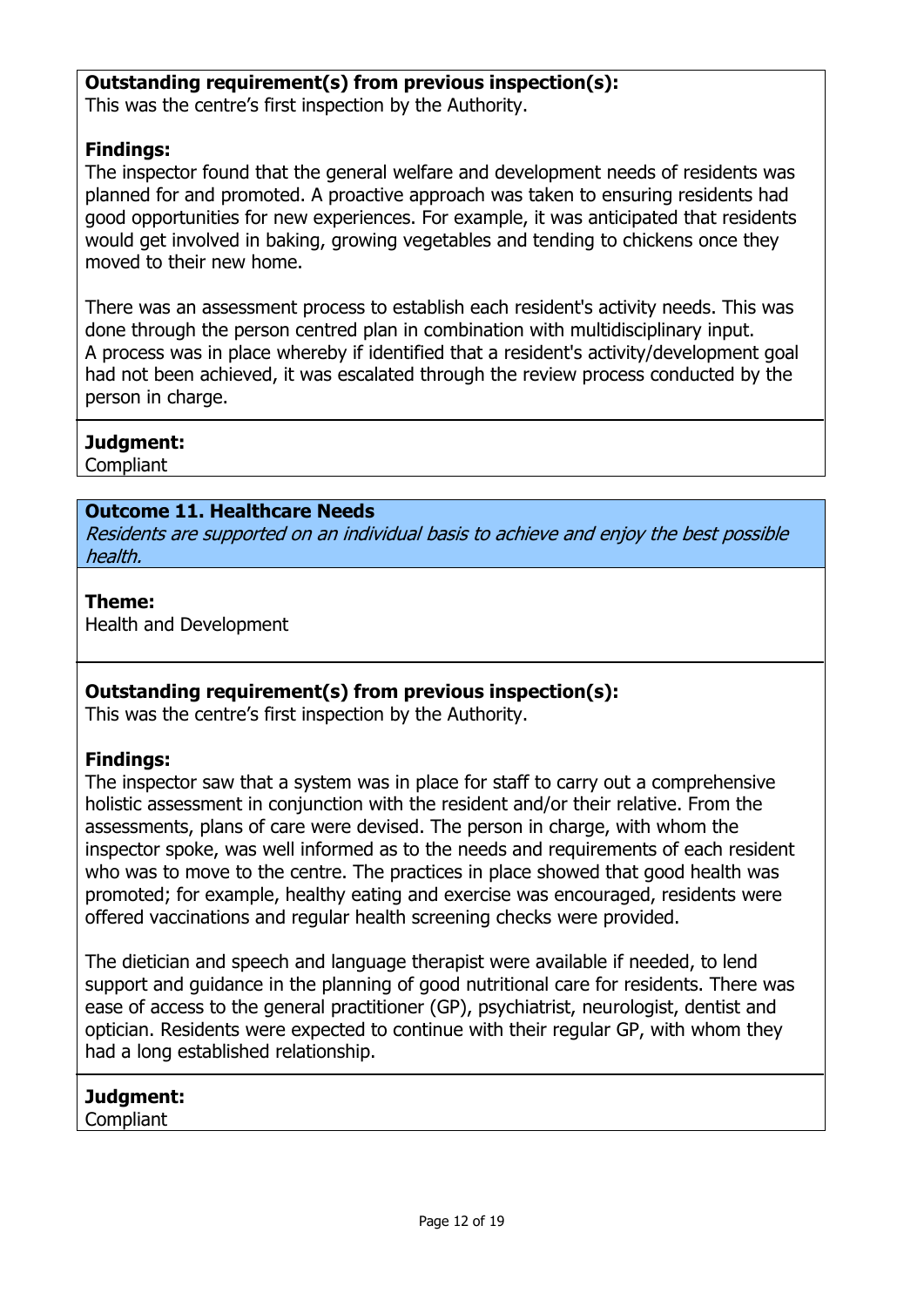### **Outcome 12. Medication Management**

Each resident is protected by the designated centres policies and procedures for medication management.

#### **Theme:**

Health and Development

# **Outstanding requirement(s) from previous inspection(s):**

This was the centre's first inspection by the Authority.

### **Findings:**

Written operational policies relating to the ordering, prescribing, storing and administration of medicines to residents were in place. Processes were in place for the safe handling of medicines and there were appropriate procedures for the handling and disposal for unused and out of date medicines.

A locked cupboard was available to store medicines. Nursing staff were afforded ongoing medication training management updates.

# **Judgment:**

**Compliant** 

#### **Outcome 13: Statement of Purpose**

There is a written statement of purpose that accurately describes the service provided in the centre. The services and facilities outlined in the Statement of Purpose, and the manner in which care is provided, reflect the diverse needs of residents.

#### **Theme:**

Leadership, Governance and Management

### **Outstanding requirement(s) from previous inspection(s):**

This was the centre's first inspection by the Authority.

### **Findings:**

The statement of purpose consisted of a statement of the aims of the centre and a statement as to the facilities and services which were to be provided for residents. The statement of purpose contained all of the information required by Schedule 1 of the Regulations. The statement of purpose was kept under review was available to the residents and their relatives. The inspector found that the statement of purpose reflected the ethos of providing a comfortable and safe environment

### **Judgment:**

**Compliant**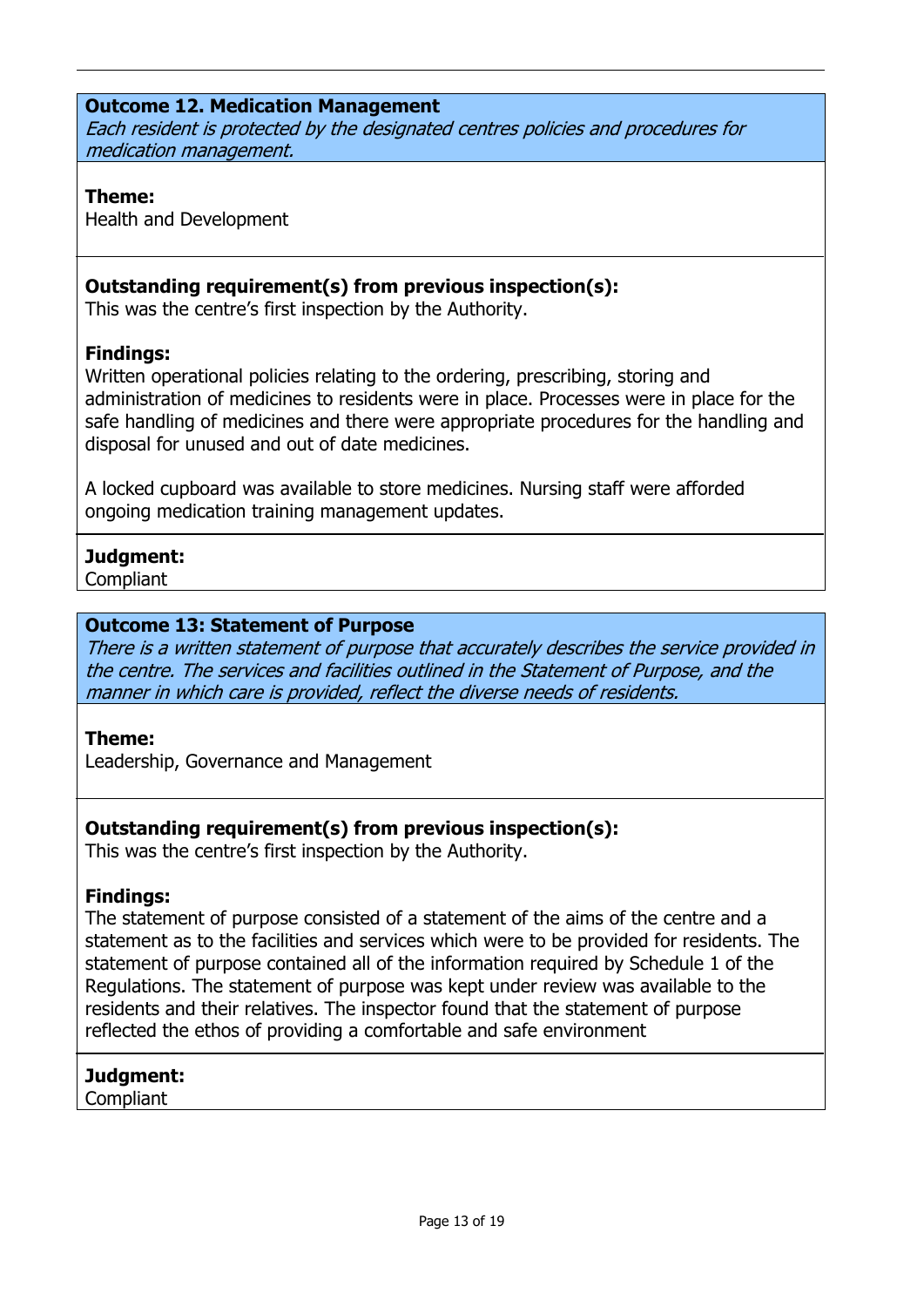#### **Outcome 14: Governance and Management**

The quality of care and experience of the residents are monitored and developed on an ongoing basis. Effective management systems are in place that support and promote the delivery of safe, quality care services. There is a clearly defined management structure that identifies the lines of authority and accountability. The centre is managed by a suitably qualified, skilled and experienced person with authority, accountability and responsibility for the provision of the service.

#### **Theme:**

Leadership, Governance and Management

### **Outstanding requirement(s) from previous inspection(s):**

This was the centre's first inspection by the Authority.

#### **Findings:**

The inspector was satisfied that the person in charge had the appropriate experience and qualifications for the role. The person in charge was knowledgeable regarding the requirements of the regulations and standards, and had clear knowledge about the support needs of each resident who was due to move into the house (pending registration). The person in charge was committed to her own personal development through regular attendance at courses including a level 9 post graduate course in the psychosocial care of residents. The provider had established a management structure which included the support of a head of integrated services, quality manager and director of services. The person in charge met with the head of integrated services on a regular basis. The head of integrated services in turn met regularly with the director of services. The nurse working opposite to eh person in charge provided deputising cover when the person in charge was on leave. A system was in place for the provider nominee or her delegate to visit the centre unannounced approximately every six months. The purpose of this was to carry out audits and provide feedback to the person in charge as to the quality of the service provided to residents.

#### **Judgment:**

**Compliant** 

### **Outcome 15: Absence of the person in charge**

The Chief Inspector is notified of the proposed absence of the person in charge from the designated centre and the arrangements in place for the management of the designated centre during his/her absence.

#### **Theme:**

Leadership, Governance and Management

### **Outstanding requirement(s) from previous inspection(s):**

This was the centre's first inspection by the Authority.

### **Findings:**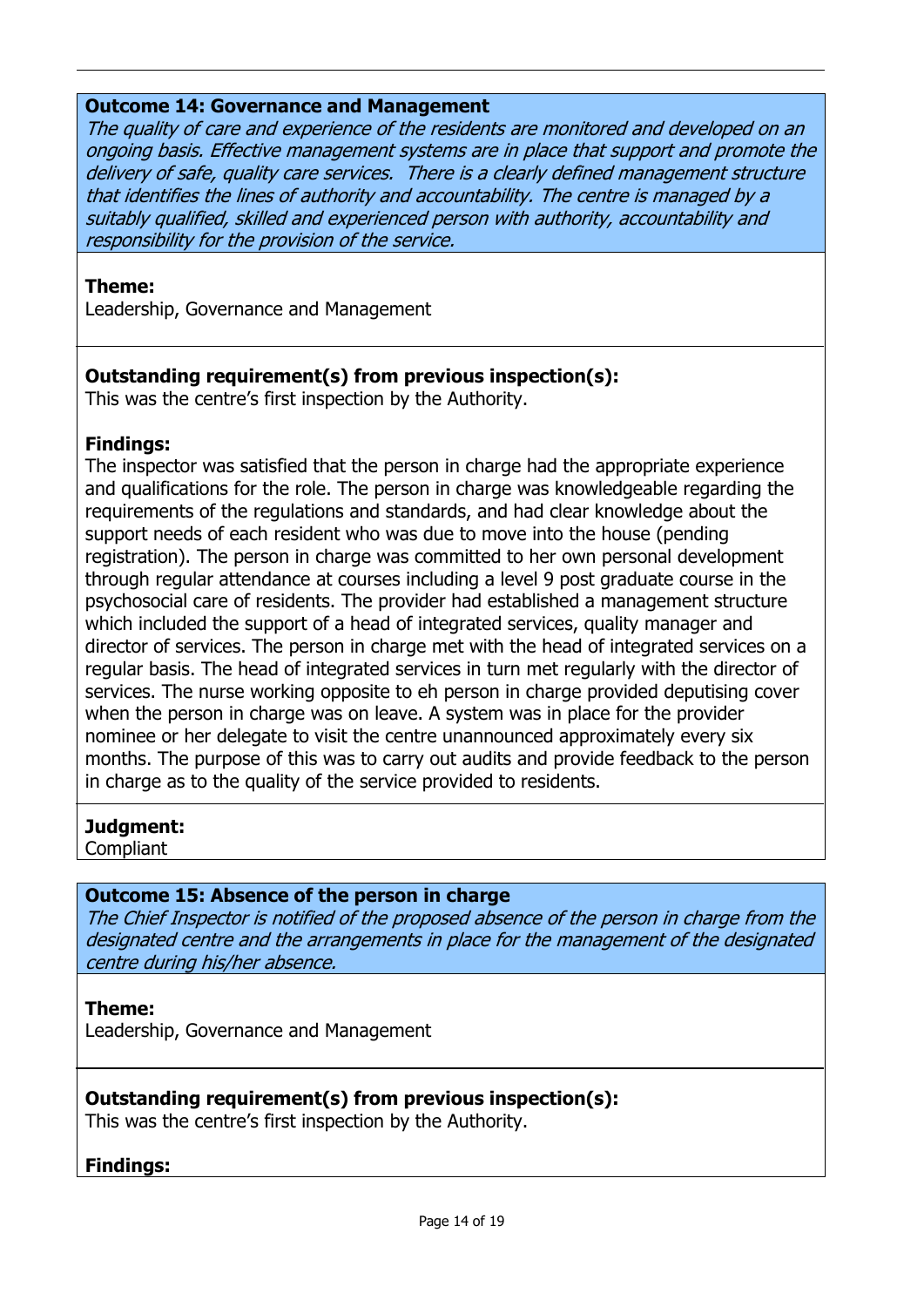Suitable deputising arrangements were in place for the management of the centre in the absence of the person in charge. The nurse working opposite to the person in charge covered for such eventualities.

### **Judgment:**

Compliant

### **Outcome 16: Use of Resources**

The centre is resourced to ensure the effective delivery of care and support in accordance with the Statement of Purpose.

#### **Theme:**

Use of Resources

# **Outstanding requirement(s) from previous inspection(s):**

This was the centre's first inspection by the Authority.

### **Findings:**

Overall the inspector was satisfied that this centre was sufficiently resourced to support residents achieve their individual personal plans. This was evident from;

- 1) the comfortable home provided
- 2) access to transport
- 3) the satisfactory staffing levels and skill mix
- 4) the varied activity programme
- 5) the good family involvement in the life of residents
- 6) the provision of adequate and suitable equipment
- 7) the provision of an on-going training programme for staff.

### **Judgment:**

**Compliant** 

#### **Outcome 17: Workforce**

There are appropriate staff numbers and skill mix to meet the assessed needs of residents and the safe delivery of services. Residents receive continuity of care. Staff have up-to-date mandatory training and access to education and training to meet the needs of residents. All staff and volunteers are supervised on an appropriate basis, and recruited, selected and vetted in accordance with best recruitment practice.

#### **Theme:**

Responsive Workforce

### **Outstanding requirement(s) from previous inspection(s):**

This was the centre's first inspection by the Authority.

### **Findings:**

The inspector was satisfied that the proposed staffing level was appropriate. There was a plan in place for regular staff, known to the residents, to transfer to the new centre to work. The needs of the residents were such that it was deemed necessary for around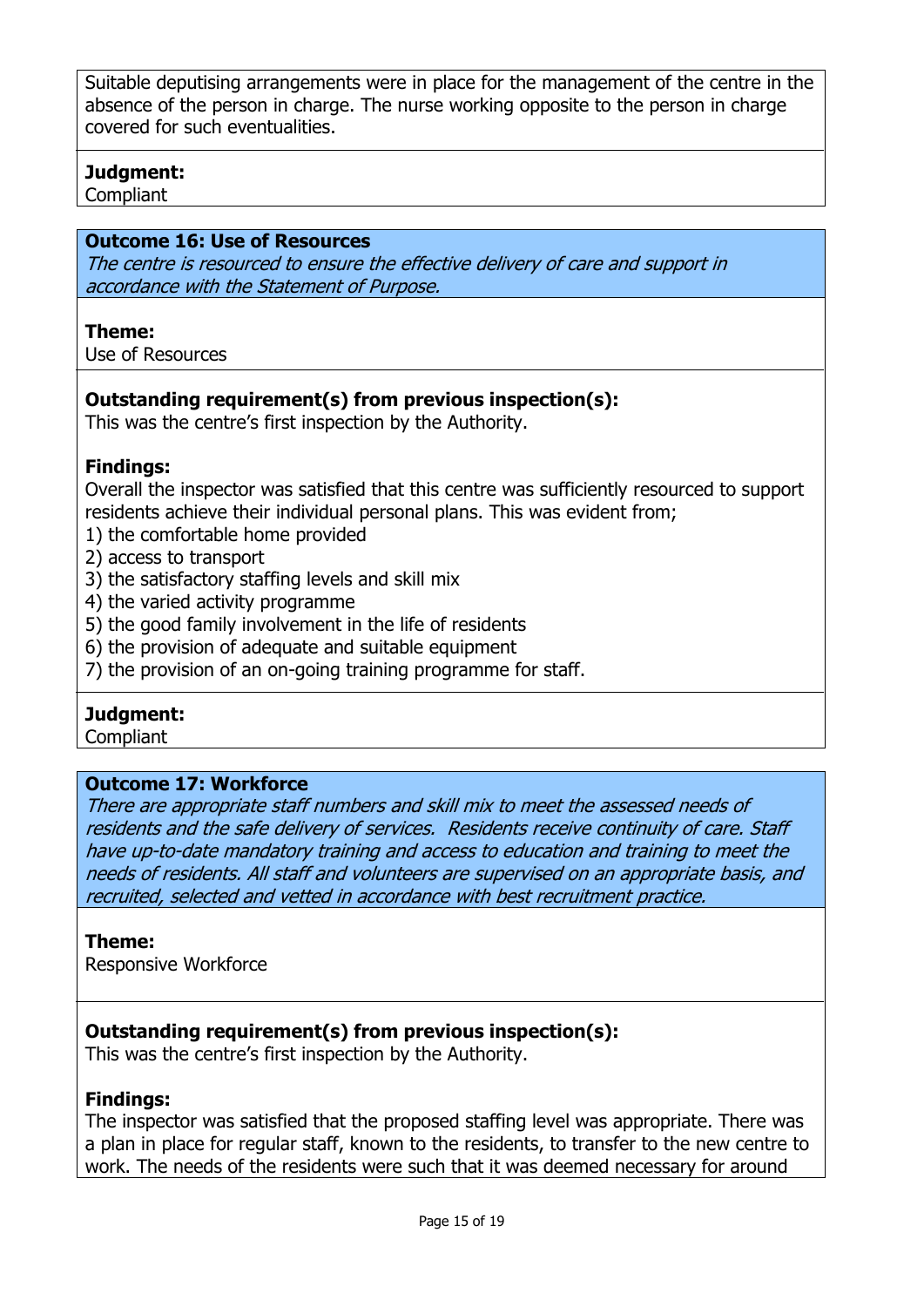the clock nursing cover to be provided. In addition to a nurse, a care staff was also rostered from the hours 08:00 to 20:30.

The structure was in place for the person in charge to support and supervise staff. A formal staff appraisal system was being developed at the time of inspection and was expected to be operational by January 2016. All staff due to move to this centre had upto-date training in moving and handing; fire detection and prevention of abuse and noncrisis intervention.

Staff files were maintained in a central administrative location and were examined by the inspector on a previous occasion. The files were found to be in compliance with the regulations. Regular staff meetings were routine in the old centre and this practice was to continue once residents moved in. Minutes of meetings were maintained. Copies of Regulations, standards and polices were available in the centre.

### **Judgment:**

**Compliant** 

# **Outcome 18: Records and documentation**

The records listed in Part 6 of the Health Act 2007 (Care and Support of Residents in Designated Centres for Persons (Children and Adults) with Disabilities) Regulations 2013 are maintained in a manner so as to ensure completeness, accuracy and ease of retrieval. The designated centre is adequately insured against accidents or injury to residents, staff and visitors. The designated centre has all of the written operational policies as required by Schedule 5 of the Health Act 2007 (Care and Support of Residents in Designated Centres for Persons (Children and Adults) with Disabilities) Regulations 2013.

### **Theme:**

Use of Information

# **Outstanding requirement(s) from previous inspection(s):**

This was the centre's first inspection by the Authority.

# **Findings:**

The inspector was satisfied with the quality of documentation and record keeping at the centre. The manner in which they were completed satisfied the inspector that residents would be protected against the risks of unsafe or inappropriate care. There was evidence of on going review of policies

# **Judgment:**

**Compliant**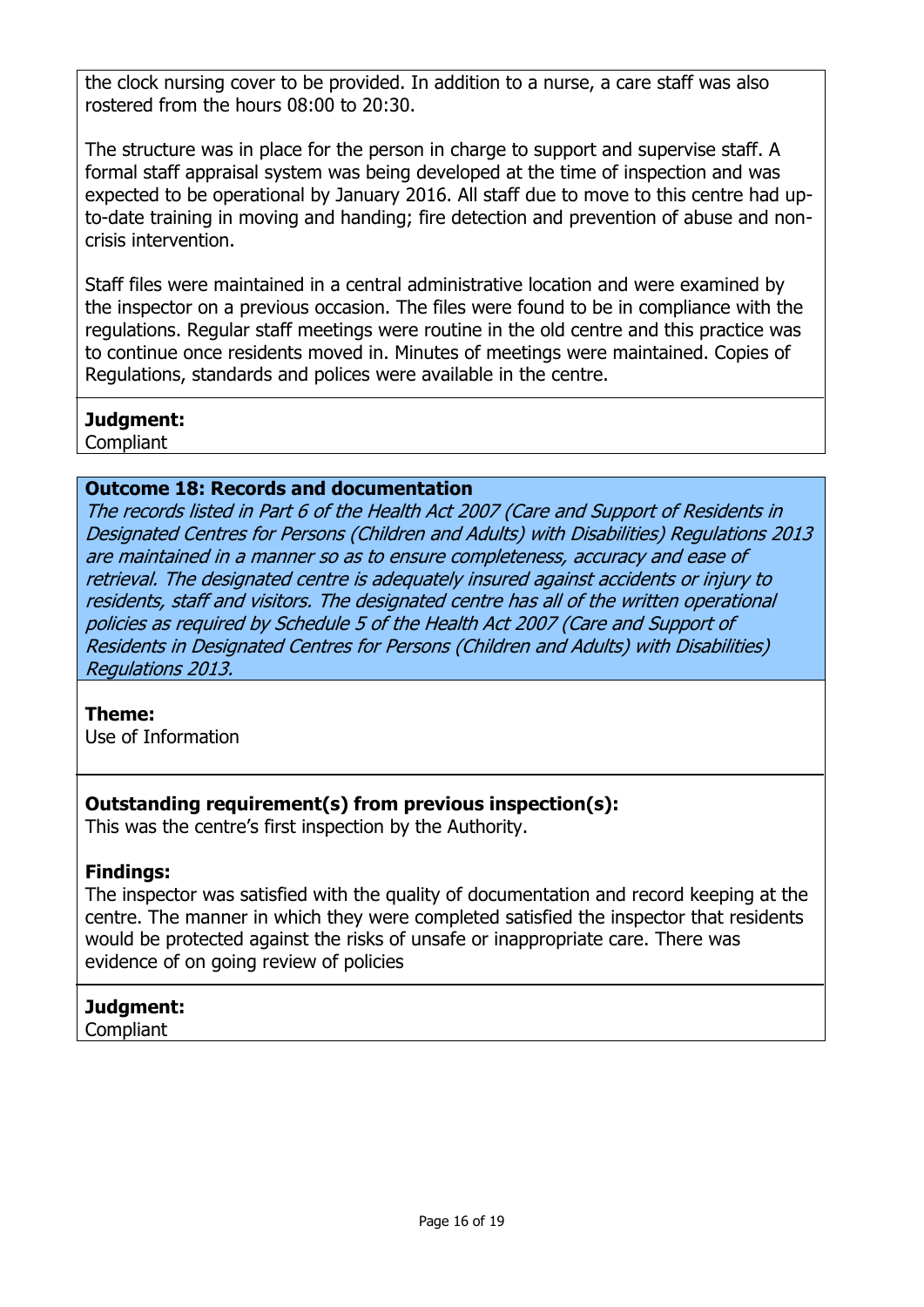#### **Closing the Visit**

At the close of the inspection a feedback meeting was held to report on the inspection findings.

### **Acknowledgements**

The inspector wishes to acknowledge the cooperation and assistance of all the people who participated in the inspection.

#### **Report Compiled by:**

Margaret O'Regan Inspector of Social Services Regulation Directorate Health Information and Quality Authority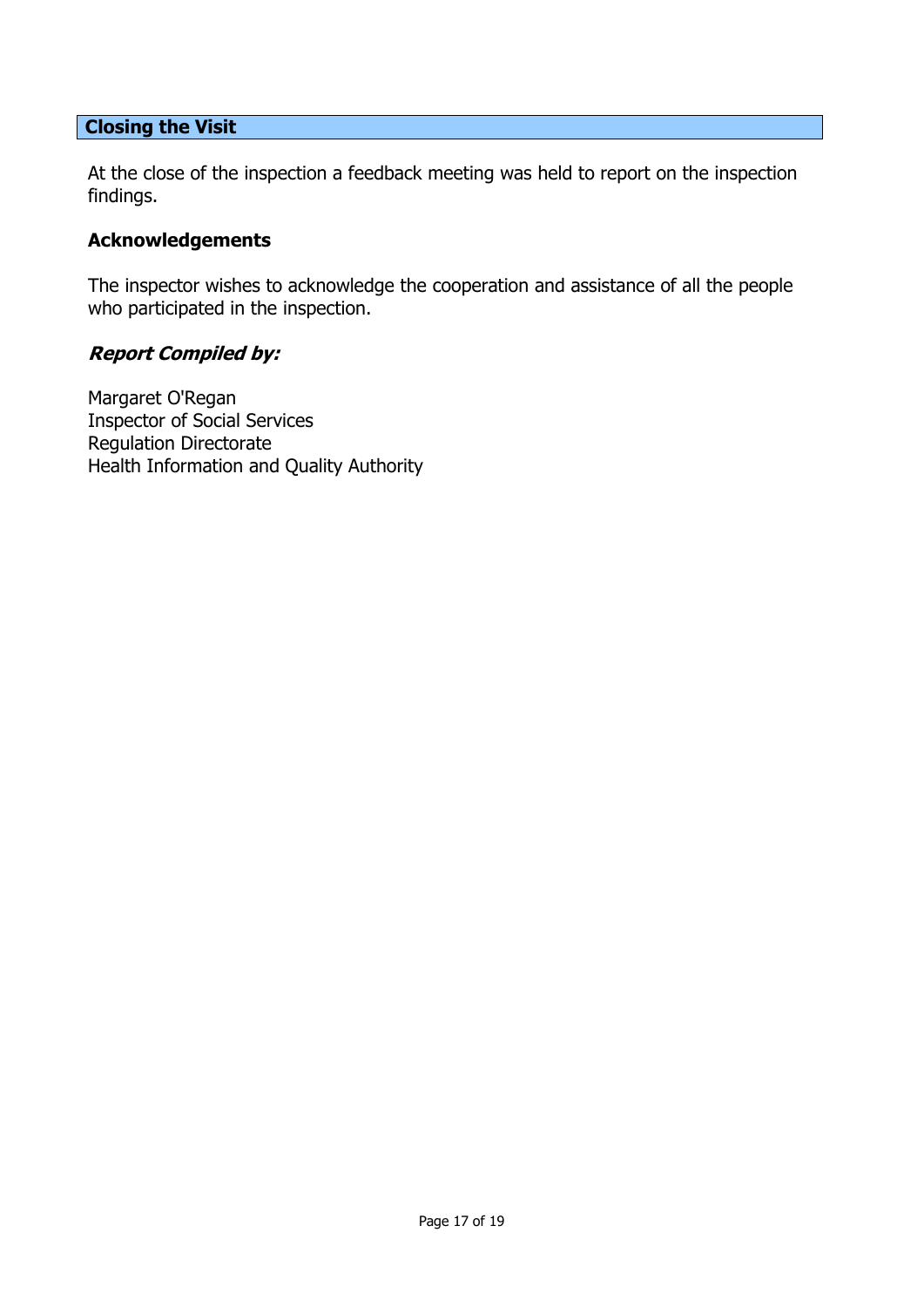# **Health Information and Quality Authority Regulation Directorate**



# **Action Plan**

An tÚdarás Um Fhaisnéis agus Cáilíocht Sláinte

**Provider's response to inspection report<sup>1</sup>**

|                            | A designated centre for people with disabilities |
|----------------------------|--------------------------------------------------|
| <b>Centre name:</b>        | operated by Brothers of Charity Services Ireland |
|                            |                                                  |
| <b>Centre ID:</b>          | OSV-0004817                                      |
|                            |                                                  |
| <b>Date of Inspection:</b> | 08 September 2015                                |
|                            |                                                  |
| Date of response:          | 28 September 2015                                |

#### **Requirements**

This section sets out the actions that must be taken by the provider or person in charge to ensure compliance with the Health Act 2007 (Care and Support of Residents in Designated Centres for Persons (Children And Adults) With Disabilities) Regulations 2013, Health Act 2007 (Registration of Designated Centres for Persons (Children and Adults with Disabilities) Regulations 2013 and the National Standards for Residential Services for Children and Adults with Disabilities.

All registered providers should take note that failure to fulfil your legal obligations and/or failure to implement appropriate and timely action to address the non compliances identified in this action plan may result in enforcement action and/or prosecution, pursuant to the Health Act 2007, as amended, and Regulations made thereunder.

### **Outcome 07: Health and Safety and Risk Management**

**Theme:** Effective Services

#### **The Registered Provider is failing to comply with a regulatory requirement in the following respect:**

The risk management policy did not include hazard identification and assessment of risks present in the garden area.

### **1. Action Required:**

 $\overline{a}$ 

Under Regulation 26 (1) (a) you are required to: Ensure that the risk management

 $<sup>1</sup>$  The Authority reserves the right to edit responses received for reasons including: clarity; completeness; and,</sup> compliance with legal norms.